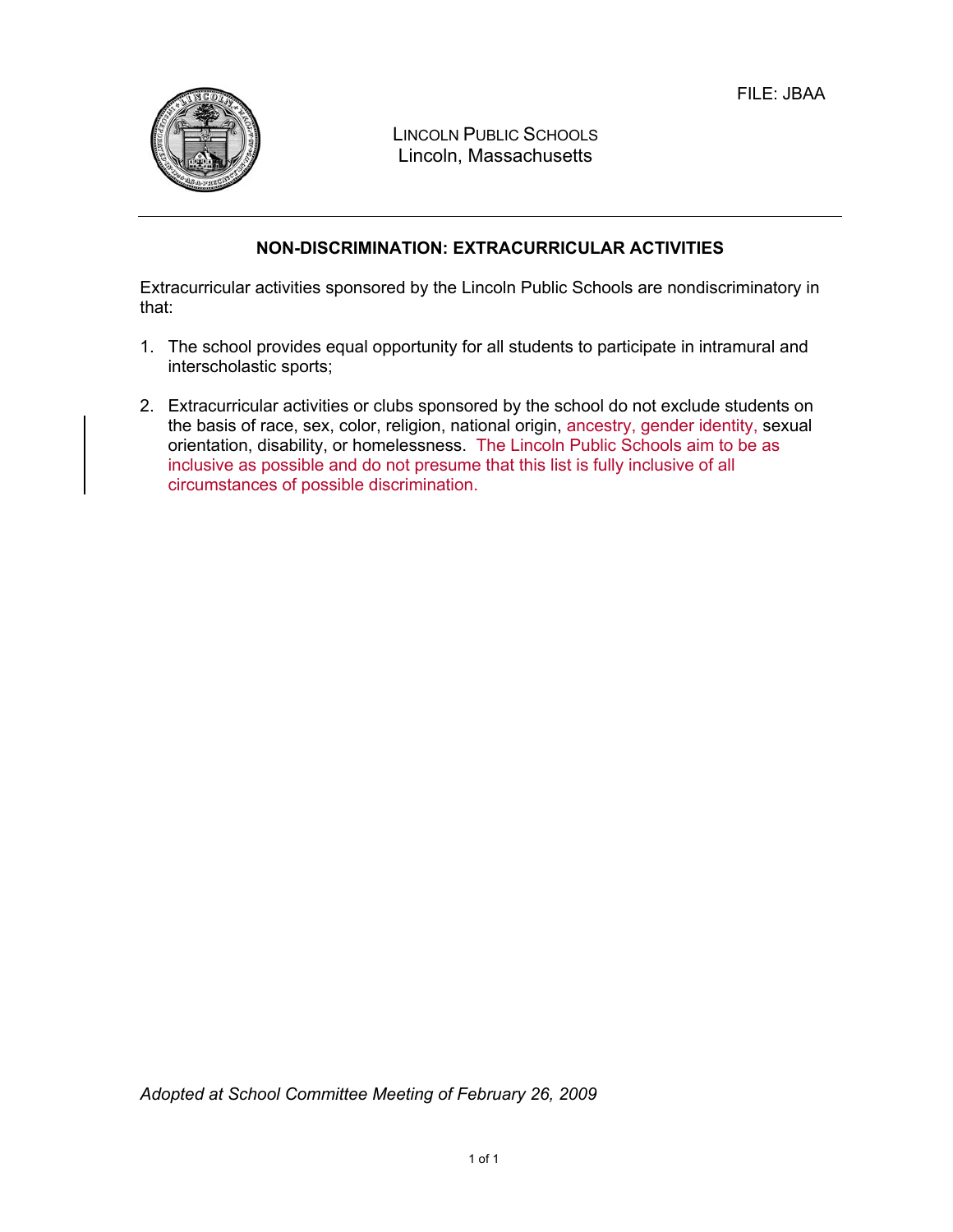## **MASC: JB - EQUAL EDUCATIONAL OPPORTUNITIES**

In recognition of the diversified characteristics and needs of our students and with the keen desire to be responsive to them, the School Committee will make every effort to protect the dignity of the students as individuals. It also will offer careful consideration and sympathetic understanding of their personal feelings, particularly with reference to their race, color, sex, gender identity, religion, national origin, sexual orientation, homeless status, physical and intellectual differences, pregnancy or pregnancy related condition.

To accomplish this, the Committee and its staff will make every effort to comply with the letter and the spirit of the Massachusetts equal educational opportunities law which prohibits discrimination in public school admissions and programs.

This will mean that every student will be given equal opportunity in school admission, admissions to courses, course content, support services, and extracurricular and athletic activities.

All implementing provisions issued by the Board of Elementary and Secondary Education in compliance with this law will be followed.

SOURCE: MASC February 2019

LEGAL REFS.: Title VI, Civil Rights Act of 1964

Title VII, Civil Rights Act of 1964, as amended by the Equal Employment Opportunity Act of 1972

Executive Order 11246, as amended by E.O. 11375

Title IX, Education Amendments of 1972

M.G.L. 76:5; 76:16 (Chapter 622 of the Acts of 1971)

BESE regulations 603 CMR 26:00

BESE regulations 603 CMR 28.00

The McKinney-Vento Act and Title I Part A, as Amended by the Every Student Succeeds Act of 2015

CROSS REF.: AC, Nondiscrimination